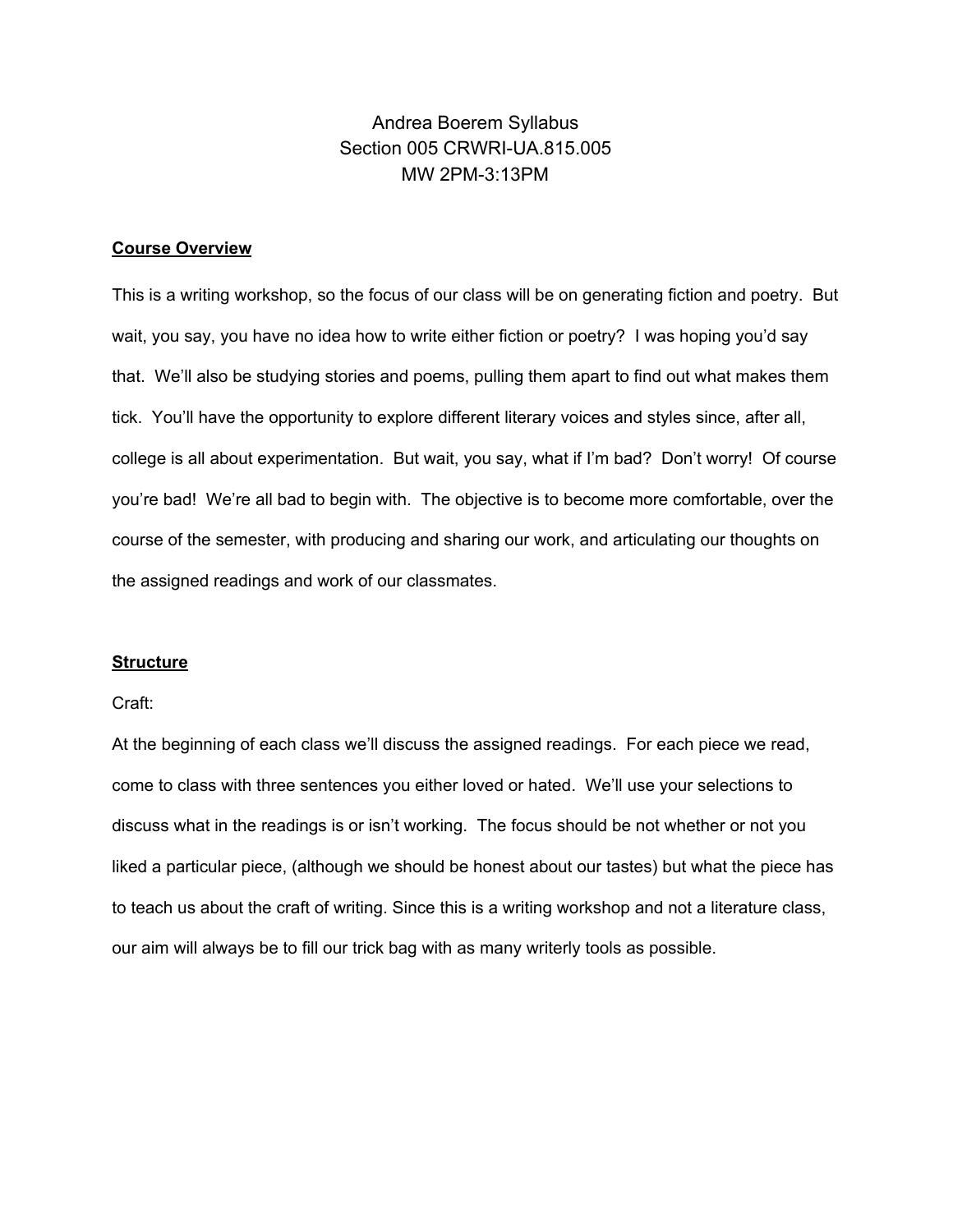Writing Prompts:

**Every Monday we'll begin class with a short writing exercise; you'll keep these in a notebook which you will turn in at the end of the semester.** These will be a great tool to help you generate new stories and poems. Quality won't be graded, so don't be shy. Simply completing this assignment will count for 5% of your total grade.

### Workshop:

Workshopping one another's writing will take up the bulk of our class-time. **Be prepared to submit 2 short stories and 2 poems for the semester**.

In workshop we'll discuss, compliment and critique the work of our fellow writers. In addition to your spoken feedback, **you are required to write a short response containing constructive feedback on the work of each of your peers, to be given to them after their workshop. You will bring two copies of this response to class, one for your classmate and one for me.**

In-class discussions should always be civil and helpful. The best writing tends to come from honest and personal experiences, so we should all show respect and discretion when discussing one another's work. An ideal workshop is one that's supportive, open and relaxed. Tearing someone down will never help your own writing, and definitely won't help your grade, so let's keep it kind.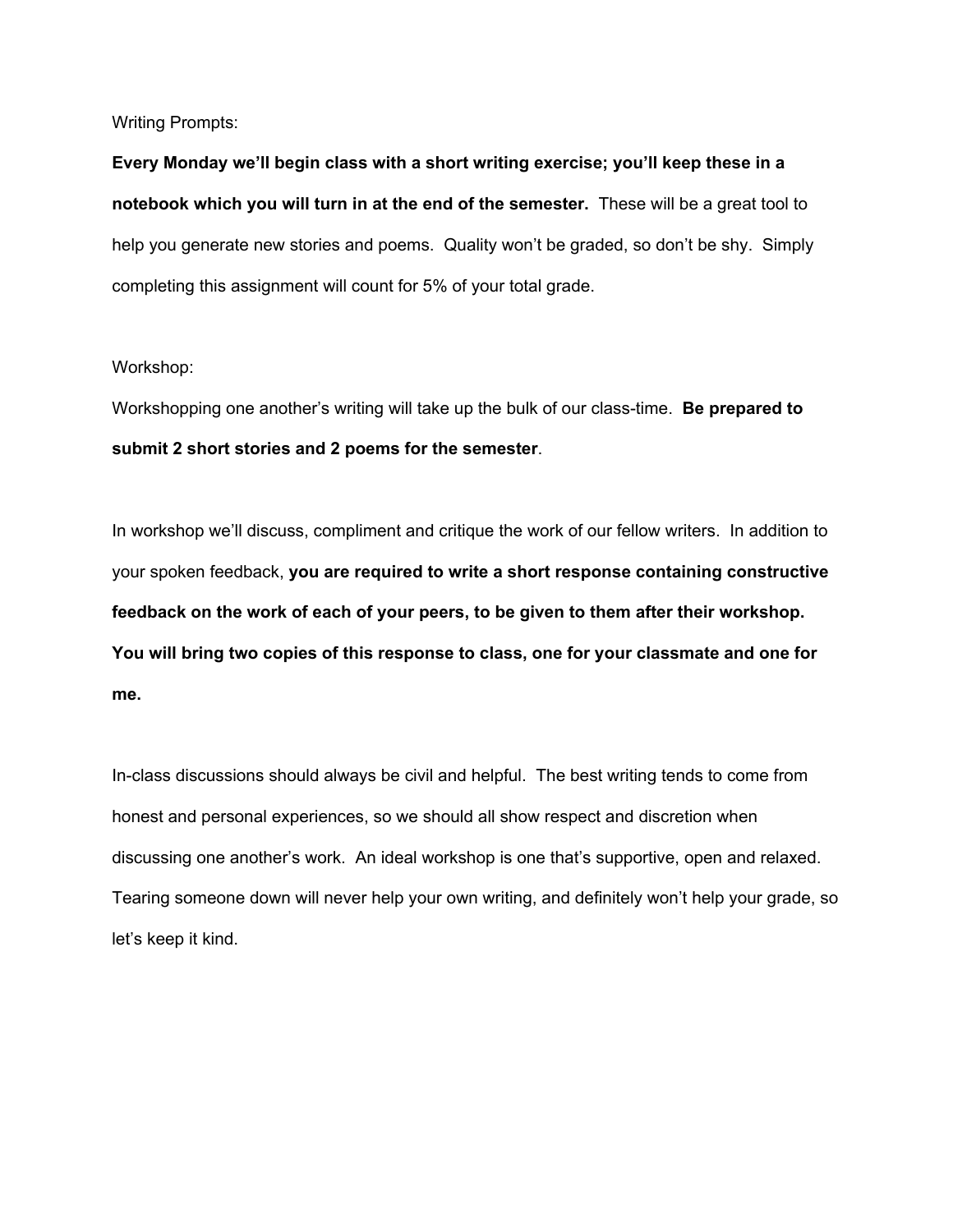### **NOTE:**

● We will set a workshop submission schedule during our first class. **If you are being workshopped on a Monday, please email your work to me by 3pm on the Friday before your workshop. For those workshopped on Wednesday, please email it by 3pm the Sunday before.**

#### **Conference:**

You will be required to meet with me during office hours after you workshop a story or poem at least once during the semester. You are welcome to schedule a time for a conference after each workshop to discuss your work should you wish to.

#### **Grading:**

Here is the breakdown of your grade:

- $\geq$  40%- Writing assignments-Your writing is the most important part of your grade.
- $\geq$  20%- Final portfolio- You will be expected to turn in a portfolio on the final day of classes. That portfolio will contain all your writing for the semester, and a revision of at least 1 short story and 1 poem.
- $\geq$  20% -Participation-You are expected to participate in both the workshop and craft portion of class.
- $> 15\%$  Attendance- Come to class, be on time, and submit your work on time, and this will be the easiest 15% you earn.
- $>$  5% Prompt journals- An easy 5. Just do the work, take it seriously, and turn it in.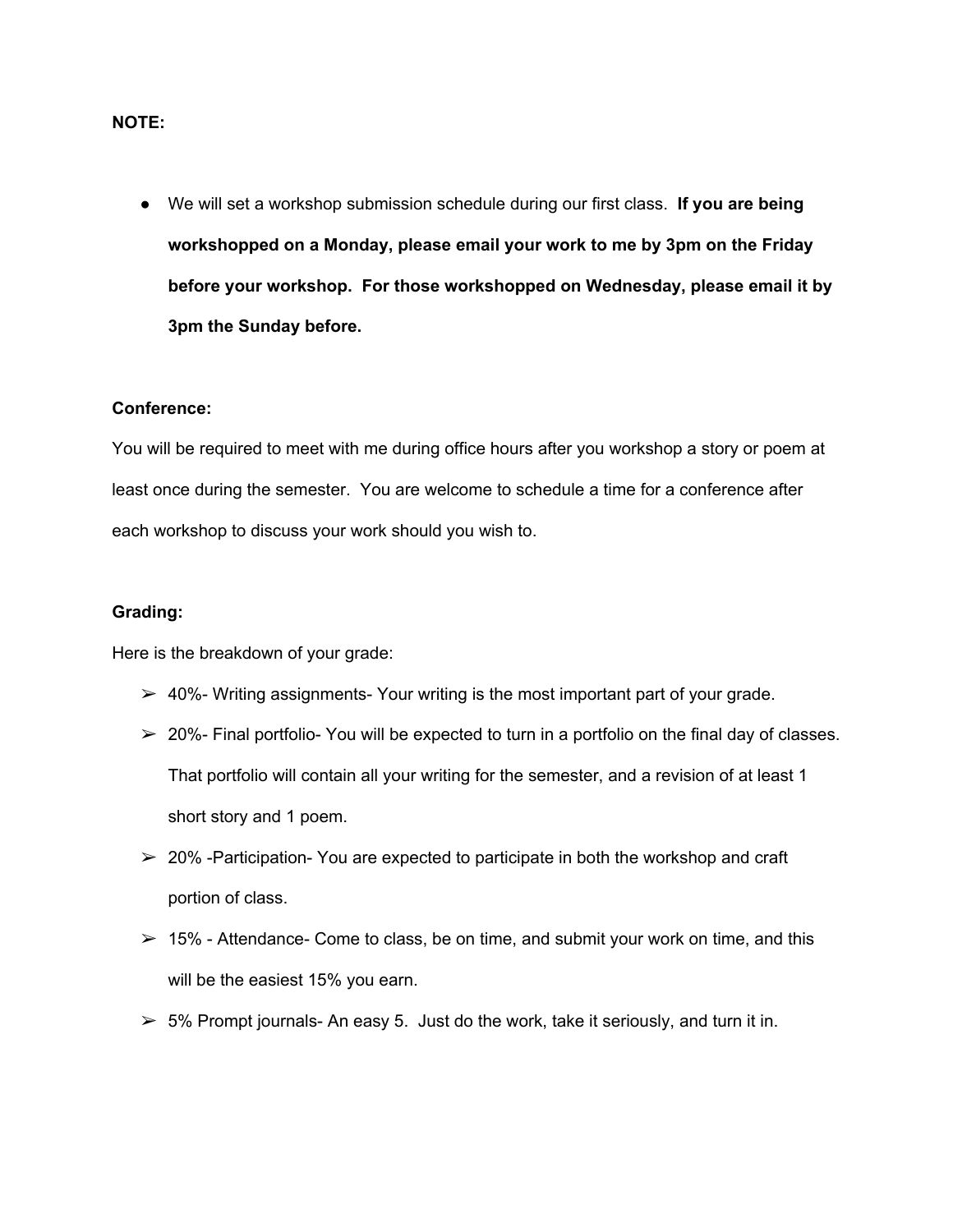### **Electronics**

No electronics will be permitted in class. Failure to comply may affect your grade.

#### **Attendance**

You will be allowed one unexcused absence during the semester. This is a participation based class, so your attendance matters. Each unexcused absence following the first will result in the deduction of half a letter grade.

**Schedule** (Likely to change, but here's a first crack at it)

**1/22 (M) -** Introductions; go over syllabus; set workshop schedule; discuss workshop etiquette; short writing prompt

### **FICTION PART ONE**

- **1/24 (W) -** Zadie Smith "*Miss Adele Amidst the Corsets*"
- **1/29 (M) -** Hemingway *"Hills Like White Elephants", "The Snows of Kilimanjaro"*
- **1/31 (W)** Cynthia Ozick *"The Shawl"*
- **2/5 (M)** Denis Johnson "*Car Crash While Hitchhiking",* Sam Lipsyte "*Probe to the Negative"*
- **2/7 (W) -** Jhumpa Lahiri "*A Temporary Matter)*
- **2/12 (M)** Lorrie Moore "*People Like That Are the Only People Here", "How to Become a Writer"*
- **2/14 (W) -** Nathan Englander "*What We Talk About When We Talk About Anne Frank"*

## **POETRY PART ONE**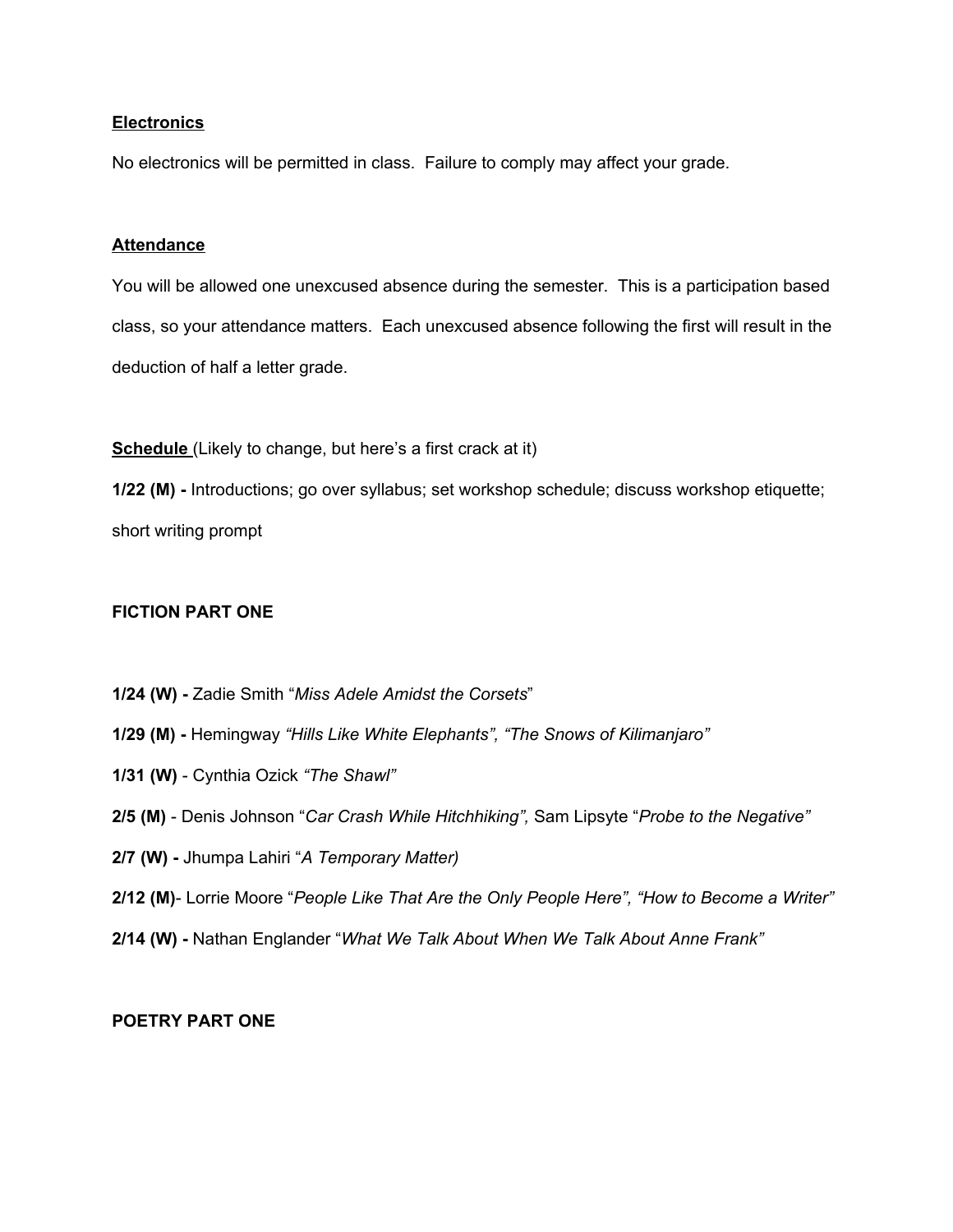## **2/19 (M) NO CLASS PRESIDENTS' DAY**

**2/21 (W)** Ginsberg "*A Supermarket in California"*

**2/26 (M**) John Donne "*Batter My Heart Three Person God"* , Terrance Hayes "*Sonnet For My Past",* Bernadette Mayer "*You Jerk You Didn't Call Me Up",* Edna St. Vincent Millay *"Love is Not All"*

**2/28 (W)** Robert Browning "*My Last Duchess",* Kevin Young "*Reward"*

**3/5 (M)** Sharon Olds "*Ode to a Tampon"* Elizabeth Bishop "*The Fish"* , Sylvia Plath "*Cut"* , Charles Simic "*Stone"*

**3/7 (W)** Ada Limon "*State Bird",* Gwendolyn Brooks *"We Real Cool",* Gerard Manley Hopkins "*Carrion Comfort"*

# **3/12 (M) NO CLASS SPRING BREAK**

# **3/14 (W) NO CLASS SPRING BREAK**

# **FICTION PART TWO**

- **3/19 (M)** George Saunders "*Sea Oak",* Wells Tower "*Everything Ravaged, Everything Burned"*
- **3/21 (W)** ZZ Packer "*Brownies"*
- **3/26 (M)** Joyce Carol Oates "*Where Are You Going, Where Have You Been?" ,* Eudora Welty

"*Where is the Voice Coming From"*

- **3/18 (W)** Donald Barthelme "*The School",* George Saunders "*Rise Baby Rise"*
- **4/2 (M)** Kelly Link "*The Specialist's Hat"* , Charlotte Perkins Gilman "*The Yellow Wallpaper"*
- **4/4 (W)** John Cheever "*The Country Husband"*
- **4/9 (M)** Bernard Malamud "*The Magic Barrel",* V.F. Pritchett "*The Saint"*

# **POETRY PART TWO**